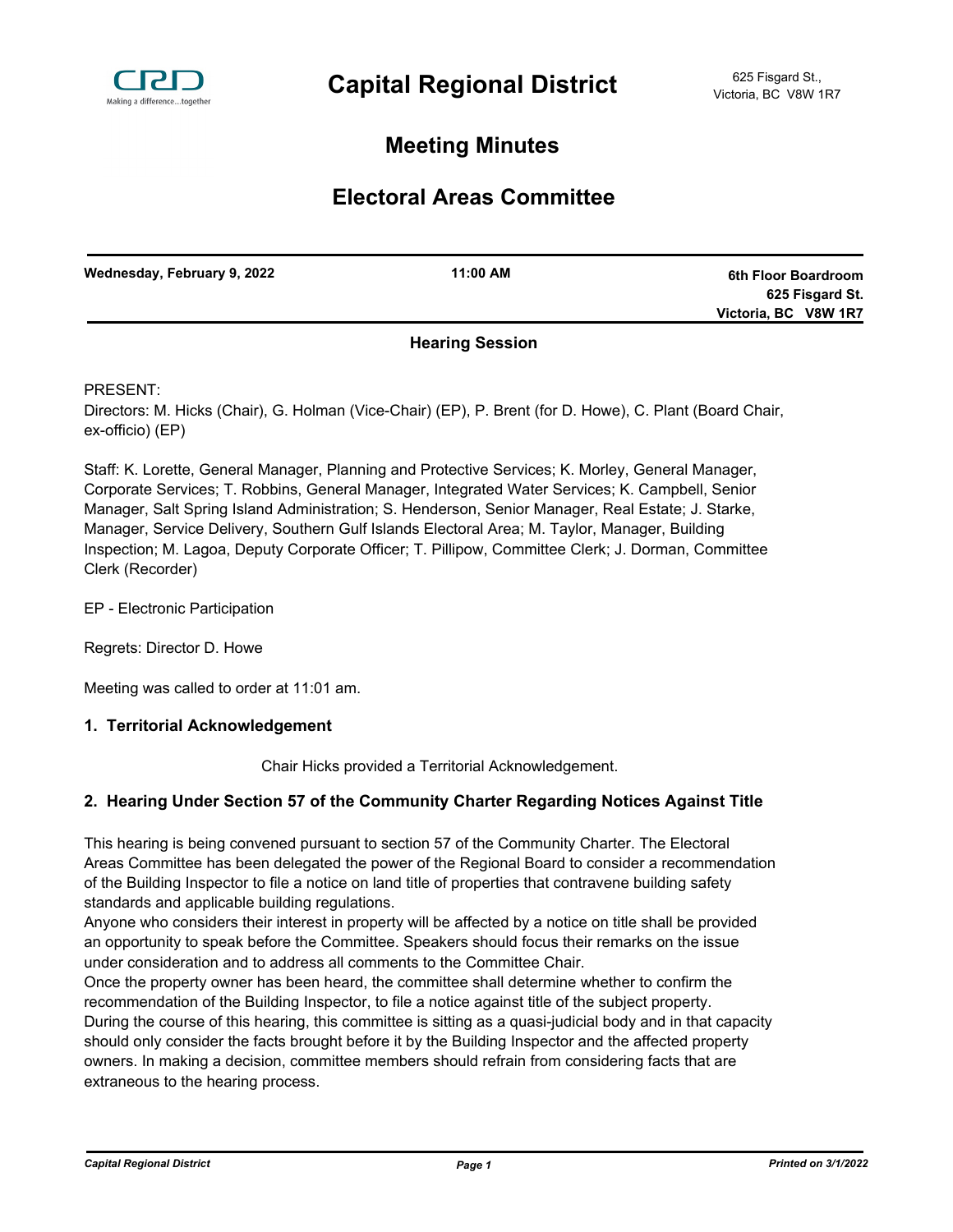### **3. Approval of Agenda**

**MOVED by Alternate Director Brent, SECONDED by Director Holman, That the agenda for the Hearing Session of the February 9, 2022 Electoral Areas Committee meeting be approved. CARRIED**

#### **4. Adoption of Minutes**

**4.1.** [22-062](http://crd.ca.legistar.com/gateway.aspx?m=l&id=/matter.aspx?key=8918) Minutes of the Hearing Session of the December 8, 2021 Electoral Areas Committee Meeting

> **MOVED by Alternate Director Brent, SECONDED by Director Holman, That the minutes of the Hearing Session of the Electoral Areas Committee meeting of December 8, 2021 be adopted as circulated. CARRIED**

### **5. Comments by Property Owners on the Recommended Notices on Title**

R. Loten spoke to item 6.3. where he faced difficulties finding a structural engineer or architect to approve the project on his property.

# **6. Properties to be Considered for Filing Notice against Land Title and Comments by the Building Inspector or Designated Municipal Officer**

**- Juan de Fuca [4]**

**MOVED by Director Hicks, SECONDED by Alternate Director Brent, That the agenda be amended to move Item 6.3. before Item 6.1. CARRIED**

**6.3.** [22-071](http://crd.ca.legistar.com/gateway.aspx?m=l&id=/matter.aspx?key=8927) File Notice on the Land Title of 6803 East Sooke Road, Strata Lot A, Section 132, Sooke District, Strata Plan VIS4936 Together With an Interest in the Common Property in Proportion to the Unit Entitlement of the Strata Lot as Shown on Form 1, PID 024-719-501, File NT000313

M. Taylor spoke to item 6.3.

Discussion ensued on the unfamiliarity of the structure and how a engineer/architect needs to approve the structure as there is no current code.

**MOVED by Director Hicks, SECONDED by Alternate Director Brent, That the Corporate Officer file a Notice in the Victoria Land Title office stating that a Resolution has been made under Section 57 of the Community Charter relating to land legally described as: Strata Lot A, Section 132, Sooke District, Strata Plan VIS4936 Together With an Interest in the Common Property in Proportion to the Unit Entitlement of the Strata Lot as Shown on Form 1, PID 024-719-501 or any subdivision of said lands as may be affected by the contravention(s). CARRIED**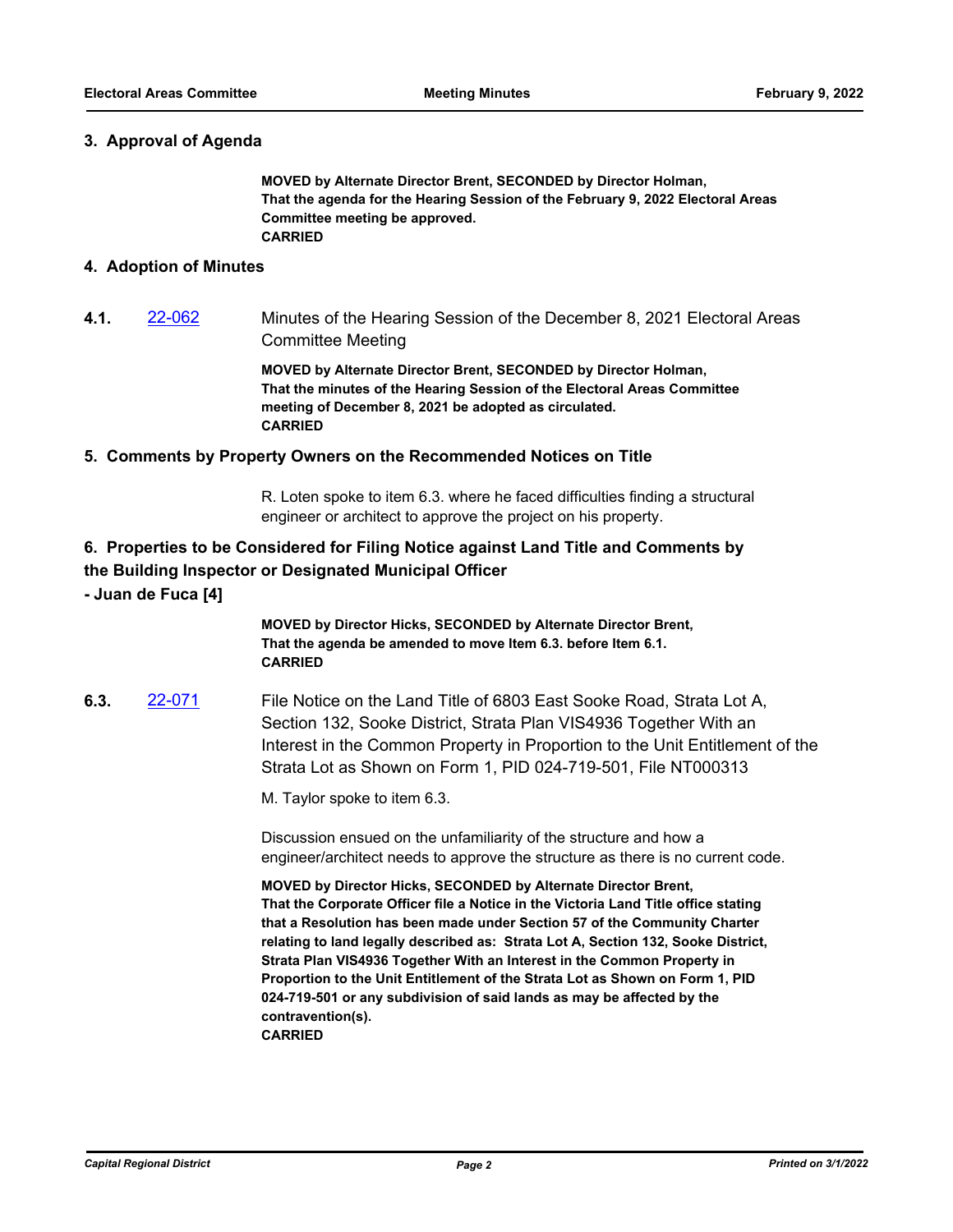**6.1.** [22-018](http://crd.ca.legistar.com/gateway.aspx?m=l&id=/matter.aspx?key=8874) File Notice on the Land Title of 1410 Finlayson View Place, Lot 4, Block 453, Malahat District, Plan VIP84067, PID 027-301-362, File NT000310

M. Taylor spoke to item 6.1.

**MOVED by Director Hicks, SECONDED by Alternate Director Brent, That the Corporate Officer file a Notice in the Victoria Land Title office stating that a Resolution has been made under Section 57 of the Community Charter relating to land legally described as: Lot 4, Block 453, Malahat District, Plan VIP84067, PID 027-301-362 or any subdivision of said lands as may be affected by the contravention(s). CARRIED**

**6.2.** [22-019](http://crd.ca.legistar.com/gateway.aspx?m=l&id=/matter.aspx?key=8875) File Notice on the Land Title of 10493 West Coast Road, Lot 6, Sections 77 and 78, Renfrew District, Plan VIP57335, PID 018-451-055, File NT000317

M. Taylor spoke to item 6.2.

**MOVED by Director Hicks, SECONDED by Alternate Director Brent, That the Corporate Officer file a Notice in the Victoria Land Title office stating that a Resolution has been made under Section 57 of the Community Charter relating to land legally described as: Lot 6, Sections 77 and 78, Renfrew District, Plan VIP57335, PID 018-451-055 or any subdivision of said lands as may be affected by the contravention(s). CARRIED**

**6.4.** [22-072](http://crd.ca.legistar.com/gateway.aspx?m=l&id=/matter.aspx?key=8928) File Notice on the Land Title of 4036 Trans-Canada Highway, Lot 1, District Lots 119 and 147, Malahat District, Plan VIP83379, PID 027-188-141, File NT000318

M. Taylor spoke to item 6.4

**MOVED by Director Hicks, SECONDED by Alternate Director Brent, That the Corporate Officer file a Notice in the Victoria Land Title office stating that a Resolution has been made under Section 57 of the Community Charter relating to land legally described as: Lot 1, District Lots 119 and 147, Malahat District, Plan VIP83379, PID 027-188-141 or any subdivision of said lands as may be affected by the contravention(s). CARRIED**

#### **7. Adjournment**

**MOVED by Alternate Director Brent, SECONDED by Director Holman, That the Hearing Session of the February 9, 2022 Electoral Areas Committee meeting be adjourned at 11:17 am. CARRIED**